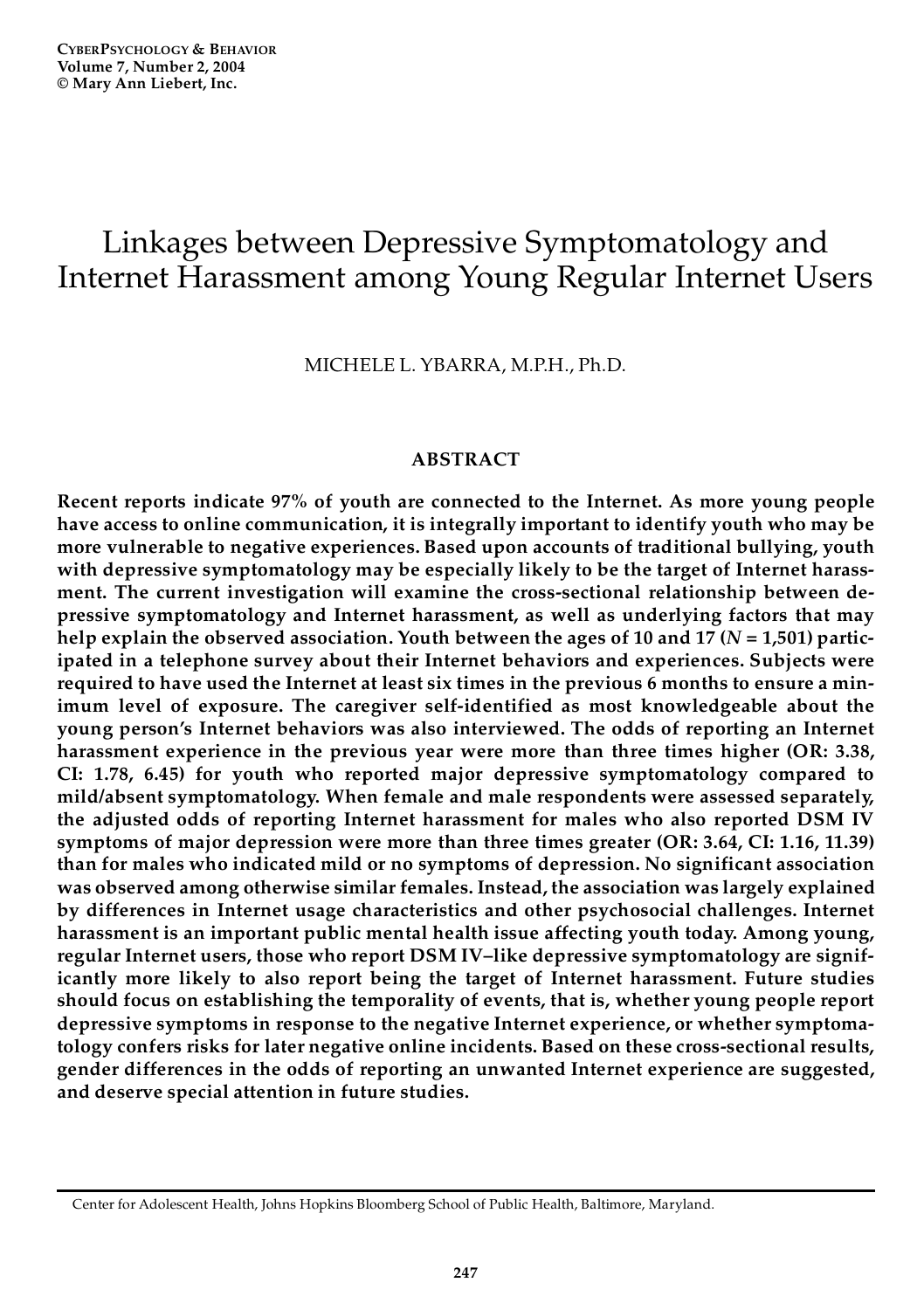# **INTRODUCTION**

THE INTERNET IS INCREASINGLY an everyday fix-<br>ture in the lives of young people and families. ture in the lives of young people and families. An estimated 97% of people in the United States between the ages of 12 and 18 years old use the Internet.<sup>1</sup> The Internet is cited as a tool for increased communication and social connectivity by young people.<sup>2</sup> As more youth gain access to the Internet, researchers have begun to investigate the social and psychological impacts of being online. Research related to adolescent mental health and Internet behavior has focused primarily on linking depressive symptomatology with intensive Internet use; the majority of findings indicate no significant association.3–5 Little research has gone further, however, to understand how youth with depressive symptomatology experience and interact with others online. For example, are these young people more vulnerable to negative experiences, such as Internet harassment? Establishing baseline associations between young people with depressive symptomatology and Internet harassment is the first step in identifying vulnerable subpopulations appropriate for intervention programs aimed at promoting the health and safety of young people on the Internet.

#### *Internet communication*

The Internet is a new form of communication, one that in many ways makes it easier to correspond with others, especially those who are far away. It also can heighten the challenge of interacting with others by stripping away many of the nonverbal cues, such as body language and voice fluctuations, that people use to understand what is being conveyed. In an online environment, each person's own state of mind and social interpretive ability becomes that much more influential than in-person environments.<sup>6</sup> Young people with depressive symptoms generally have challenges effectively identifying social cues, as well as relating to peers in traditional environments.<sup>7</sup> Young people with depressive symptoms may therefore be at an even greater disadvantage in online versus inperson exchanges to correctly interpret and react to others.

# *Internet harassment and in-person bullying*

Internet harassment research is still in its infancy. It is useful to review the research on in-person bullying, a similarly aggressive, peer-to-

peer act. Bullying is a significant public health issue,<sup>8</sup> for in addition to concurrent symptoms of depression, $9-11$  long-term effects of bullying have been noted, including symptoms of depression four years later, $17$  poor health, $13$  and challenges in adult personal relationships.<sup>14</sup>

In order to account for the relationship between Internet harassment and depressive symptomatology, it is necessary to consider the possibility that a mutually underlying factor is confounding the observed association. For example, peer challenges, lack of social support, and lower social competence, are associated both with young people with depressive symptomatology<sup>15,16</sup> and victims of bullying.9,17,18 It is possible then, that lack of social support is related to depressive symptomatology while also increasing the chances of being the target of Internet harassment. Another psychosocial challenge that may be related to both depressive symptomatology and being harassed on the Internet is substance use, which is significantly related to having a diagnosis of major depressive disorder<sup>19,20</sup> as well as being a bully-victim (one who is both a bully as well as bullied).10,21 Substance use may be an indication of greater psychosocial challenges, thus potentially confounding the association between depressive symptoms and Internet harassment. The current investigation will examine these and other possible confounders to identify a detailed, cross-sectional profile of Internet harassment.

# *Gap in current literature*

A recent investigation of harassment-involved young people in the Youth Internet Safety Survey indicates that victims of Internet harassment are more than two times as likely than non-harassment involved youth to have five or more symptoms of depression.<sup>22</sup> The current study extends the literature first, by conducting a secondary data analysis to examine the complex relationship between depressive symptomatology and being a victim of Internet harassment. Second, based on indications of sex differences in depressive symptomatology,<sup>23</sup> boys and girls will be assessed separately to detect the characteristics uniquely related to Internet harassment for each sex.

# **MATERIALS AND METHODS**

This study uses data from the Youth Internet Safety Survey (YISS), a telephone survey of young (i.e., 10–17 years old), regular Internet users (i.e., at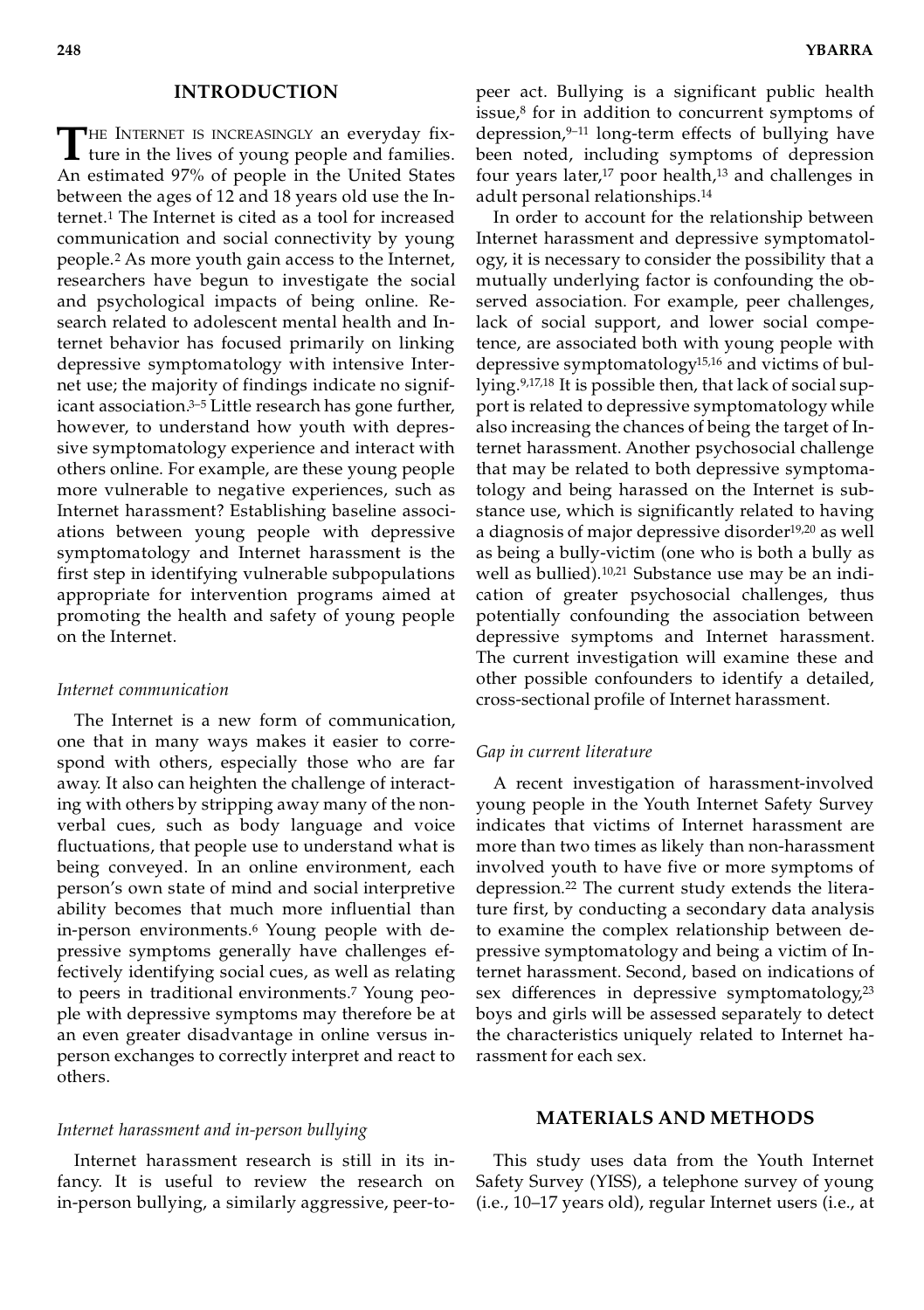least six times in the previous 6 months). The study employed a national probability design. The survey was conducted between September 1999 and February 2000 to describe and quantify the harassment, unwanted sexual solicitation, and unwanted exposure to sexual material experiences young people were having while navigating the Internet in the previous year. The survey was approved and supervised by the University of New Hampshire's Human Subjects Committee, commissioned by the National Center for Missing and Exploited Children, supported by the Office of Juvenile Justice and Delinquency Prevention, and conformed to the Department of Justice's rules for research projects funded by the agency. The current analyses were approved by the Johns Hopkins Bloomberg School of Public Health's Committee for Human Research.

#### *Sampling method*

Details of the YISS sample selection can be found elsewhere.<sup>22</sup> The sample was identified from eligible households contacted in a concurrently conducted, nationally representative telephone survey, the Second National Incidence Study of Missing, Abducted, Runaway, and Thrownaway Children.<sup>24</sup> Phone numbers were randomly generated using GENESYS, a commercial database maintenance and retrieval system. Phone numbers of households that indicated that at least one child between the ages of 9 and 18 lived at the residence were forwarded to YISS researchers for future contact. A sample size of 1,500 young people was predetermined for the YISS based upon a desired maximum expected sampling error of  $\pm 2.5$ % at the 5% significance level. All phone numbers received were dialed. Seventy-five percent of households contacted  $(N = 2,572)$  completed the eligibility screen, 72% ( $N = 1,857$ ) of which were eligible for study participation. In total,  $82\%$  ( $N = 1,501$ ) of eligible households contacted completed both the adult and young people surveys.<sup>22</sup>

# *Study population*

One young person and one caregiver, selfidentified as the one most knowledgeable about the young people's Internet behavior, were surveyed in each participating household. Eligibility criteria for inclusion in the YISS required the young person to have lived in the identified household for at least 2 weeks in the previous year, to have used the Internet at least six times in the previous 6 months, to be English speaking, and to be between the ages of 10

and 17. Location of Internet access was left intentionally broad to include young people who accessed the Internet outside of the home (e.g., school, library). Informed consent was required for caregiver participants, and both caregiver and youth informed consent was required for youth participants.

Forty-eight percent of youth YISS respondents were female and were, on average, 14 years old. The majority of respondents identified themselves as white (75%), with 10% indicating Black race. Seven percent of young people report being of Hispanic ethnicity. Sixty-nine percent of caregiver respondents were female. Although some demographic characteristics of participating households are above the national average, $25$  they were similar to other Internet households at the time of data collection.2,26 For example, both household income and adult education were higher than the national average, and non-Hispanic White young people are more prevalent than minority young people among households with lower incomes.2,26

# *Measures*

*Internet harassment.* Respondents were identified as having been harassed online in the previous year based on responses to two questions: (1) whether the respondent felt worried or threatened because of someone else bothering or harassing him or her while online (yes/no) and (2) whether the respondent felt threatened or embarrassed because someone had posted or sent a message about the young people for other people to see (yes/no). A dichotomous measure was created for young people who responded positively to one or more harassment incidents versus none.

*Depressive symptoms.* The measure of depressive symptoms consisted of nine variables representing the depressive symptoms outlined in the Diagnostic Statistical Manual–IV.<sup>27</sup> Each question (yes/no) referred to symptomatology within the last month except for dysphoria, which referred to all day, nearly every day, for the previous two weeks. Additionally, three dichotomous questions were asked about whether "feeling so down" created functional challenges within the previous month: (1) recent difficulties in personal hygiene, (2) challenges doing schoolwork, and (3) decreased feelings of self-efficacy. Young people are reliable reporters of their own depressive symptomatology and they tend to report more symptoms than caregivers report.28,29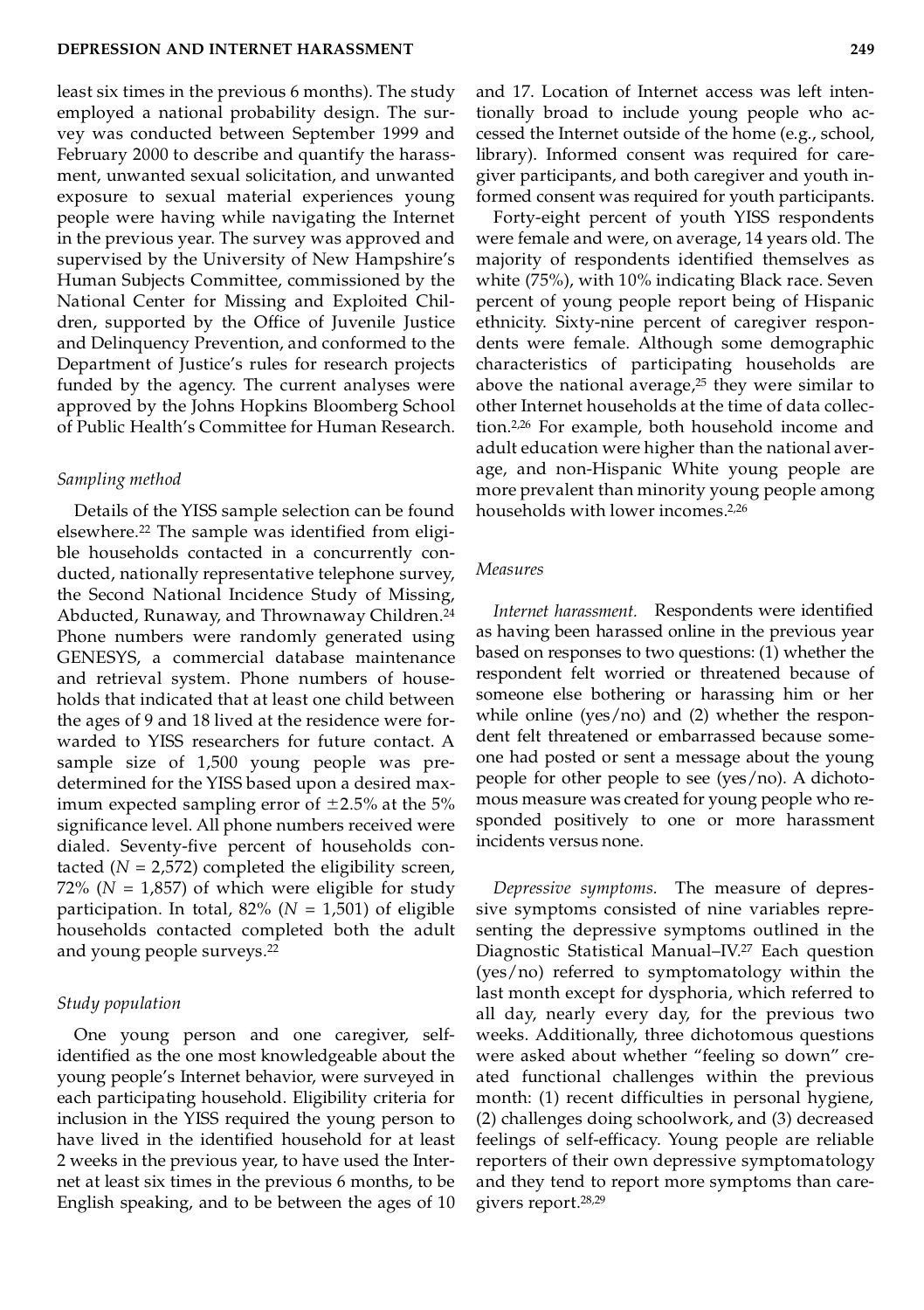Young people were categorized into one of three groups: (1) major depressive-like symptomatology (i.e. five or more symptoms of depression, one of which was either dysphoria or anhedonia, and indication of functional impairment in at least one area); (2) minor depressive-like symptomatology (i.e., three or more symptoms of depression); and (3) mild/no depressive symptoms (i.e., less than three depressive symptoms).

*Internet use.* Based upon exploratory factor analysis, a latent factor, "interactive Internet activities," was included in the analyses. Nine variables loaded highly on the factor (Eigenvalue>1): using the Internet (ever) for Instant messaging, emailing, downloading files, updating a web page, connecting to a news group, visiting chat rooms, or looking up movie information; logging onto the Internet from home versus all other places; using the Internet five or more days a week; self-rated Internet expert (almost, definitely) versus being less skilled; and importance of Internet to self (very, extremely) versus little importance. Because of indications of non-linearity, the factor score was split into three categories: (1) highly interactive (1 SD above the mean and higher), (2) average usage (scores centered around the mean), and (3) little interactive activity (1 SD below the mean and lower; reference group).

Young people additionally were asked to estimate the number of hours spent online on a typical day when the Internet was accessed (range: 0–11, with an artificial ceiling at 11). This was categorized as (1) intensive (3+ hours per day), (2) average (2 hours per day), and (3) below average (less than or equal to 1 hour per day; reference group). Young people also were asked to indicate the activity for which they used the Internet most. This was categorized based upon the potential for peer-topeer interaction: (1) E-mail, (2) instant messaging, (3) chat rooms, and (4) all other (reference). Because marketing reports indicate that households that subscribe to America Online are different from other Internet-using households in terms of desire for parental controls and interactive online communication,<sup>40</sup> Internet Service Provider was categorized into three groups: (1) definitely AOL, (2) definitely another ISP, and (3) other, including missing, don't know, and refused responses (reference). An indication of young people engaging in Internet harassment toward others was included as a dichotomous variable. Young people who reported at least one of two activities: (1) making rude or nasty comments to someone else online or

(2) harassing or embarrassing someone else on the Internet, were compared to young people reporting neither activity.

*Substance use.* Young people were asked the number of times they had used controlled substances in the previous year, including: alcohol, tobacco, marijuana, inhalants, and all other drugs. Exploratory factor analysis suggested a latent factor that included all five variables (eigenvalue>1). Based upon data distribution, scores were categorized into three groups: (1) low users (1 standard deviation below the mean; Reference), (2) moderate users (scores centered around the mean), and (3) high users (1 standard deviation above the mean).

*Peer relationships.* Two indications of peer relationships were created. Young people were asked to estimate the number of close friends they had. This was treated as a continuous variable (range: 0–11, with an artificial ceiling at 11). Second, the average number of times per week the youth respondent spent time with friends was dichotomized at the sample mean (4 or more days per week versus fewer).

*Additional psychosocial challenge.* Additional indication of multiple life challenges was also included because of its association with depressive symptoms.30,31 The accumulation of life stressors (range: 0–4) within the previous year included: death in the immediate family, moving to a new community, caregiver divorce, and loss of job among the caregivers. This was dichotomized to compare young people reporting two or more versus fewer. Additionally, a dichotomous variable to indicate serious victimization was created, comparing young people with either sexual or physical abuse within the previous year with young people reporting neither type of victimization. Indication of interpersonal victimization was also included as a dichotomous variable, comparing young people who reported two or more of the following experiences: being attacked by one person, being attacked by a gang, something stolen from the young people, being hit by a peer, and being "picked on" by a peer.

*Demographic characteristics.* Youth-reported age was categorized into three groups: (1) 10–12 year olds (reference group), (2) 13–14 year olds, and (3) 15–17 year olds. Race and ethnicity, also reported by young people, was categorized into four groups: (1) non-Hispanic white (reference), (2) non-Hispanic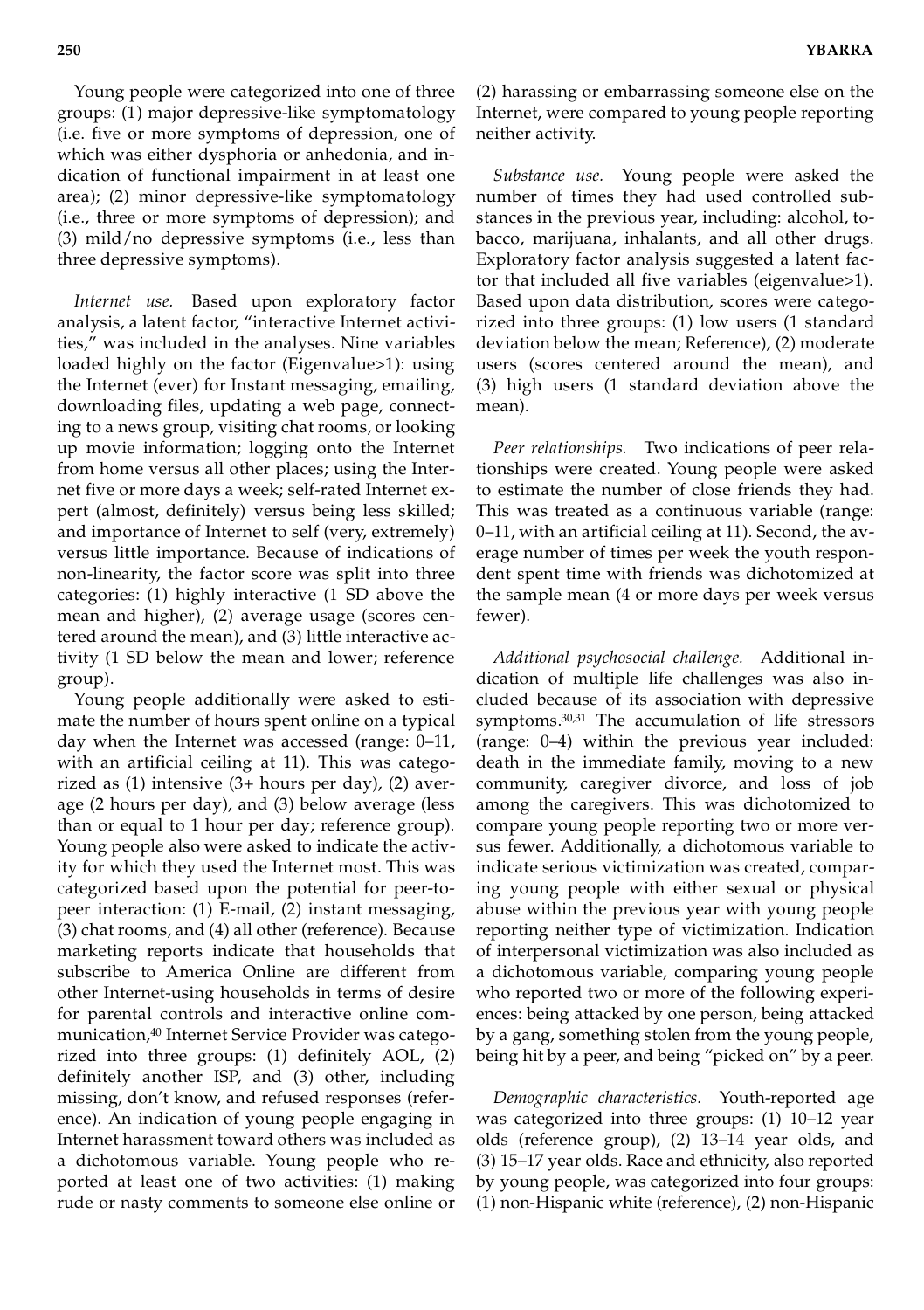Black, (3) Hispanic, and (4) other. Caregivers reported the child's gender and 1998 household income. At the time of data collection, household income was coded into one of four categories; for the purposes of the current analyses, household income was dichotomized at \$75,000 or more, versus lower.

# *Statistical methods*

Once data cleaning and exploratory data analyses (e.g., graphical displays) were complete, logistic regression models were used to estimate the odds of Internet harassment given the report of depressive symptomatology.<sup>32</sup> For the purposes of the current analyses, cases were required to have valid (i.e., non-missing) data for the majority of variables analyzed. Cases missing more than two variables in any subcategory of child characteristics (i.e., parent-child relationships, Internet use, demographic characteristics, depression, negative life events, substance use, and negative Internet experience) were dropped from the analyses. Nine cases met these criteria; an additional three cases were dropped because factor scores could not be estimated due to extreme responses. There were 1,489 young people in the resulting sample.

Missing information was imputed to maximize available data using best-set regression techniques.<sup>32</sup> For all but two variables, this was less than 1% of the sample, the exceptions being the estimated average number of hours spent on a typical day the young people use the Internet (1.1%) and household income (7.3%). "Don't know" and "refused" responses were coded at the sample mean, and therefore most often coded as indicator-absent. For all measures except race/ethnicity (1.3%), this affected less than 1% of responses. To adjust analyses for their influence on model estimation, three "dummy" indicators were created to reflect cases for which data was (1) imputed, or replaced because of (2) don't know or (3) refused answers, and were included in the final models.

Exploratory factor analysis was used to estimate factor scores of several latent variables using MPlus.<sup>33</sup> Variables for all hypothesized factors were included in the same analysis to adjust for unanticipated cross-correlations. Seven factors were identified using the combination of scree plots, eigenvalues, and the root mean square of approximation ( $p < 0.05$ ).<sup>33</sup> Varimax rotation was used to estimate the factor scores for: interactive Internet use, substance use, depressive symptomatology, and four caregiver-child relationships (not included in the current analyses).

First, total and unadjusted effects of specific young people characteristics on harassment were estimated using logistic regression. Based on indications of sex differences in depressive symptomatology,7,23,34 further analyses were stratified by gender. A separate parsimonious logistic regression model of the odds of Internet harassment was constructed first for males and then for females.

For each parsimonious model, two characteristics were tested for effect modification. Because of differences in depressive symptomatology by age, 35-37 differences in the association between depressive symptoms and Internet harassment by age was investigated. Second, substance use is highly comorbid with depression $19,23$  and may be an indication of greater challenge; this may affect the association between depressive symptoms and Internet harassment, with those with greater dysfunction (i.e., high substance use) more likely to also report Internet harassment.

Final variables were identified via backward and forward stepwise deletion (*p*-value of individual variable < 0.10). Next, characteristics identified in either stepwise solution were included in one model and each variable was tested for significant contribution to the overall parsimonious model based upon likelihood ratio tests (*p* < 0.05). Indicators of depressive symptomatology were included in the final model irrespective of statistical significance because their relationship with the outcome is the crux of the current investigation. The three dummy variables (i.e., indication of a refused response, don't know response, or imputed variable) were also forced into the final models. Each model was then tested using Hosmer-Lemeshow's Goodness of Fit test ( $p > 0.05$  indicates a better fit).<sup>32</sup>

# **RESULTS**

#### *Descriptive results*

Six and a half percent  $(N = 97)$  of young, regular Internet users in the current analyses reported at least one form of Internet harassment in the previous year. One in 20 respondents reported feeling worried or threatened because they were bothered or harassed by someone else on the Internet, and 3% of young people reported feeling threatened or embarrassed by others on the Internet. Most victims (55%) reported multiple harassment incidents within the previous year. As reported previously, $22$ 72% of respondents were harassed by someone they met online.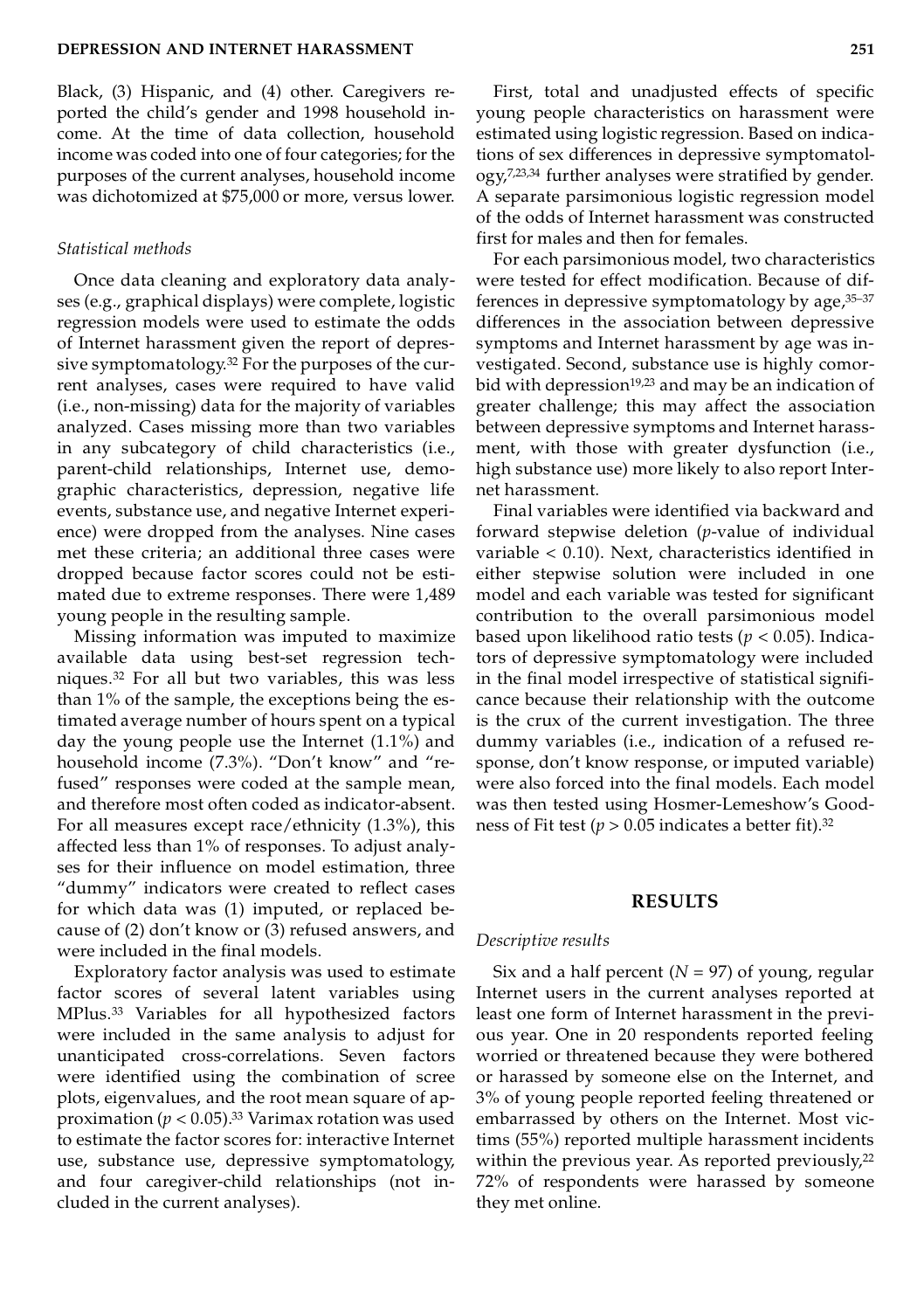# *Depressive symptomatology*

Depressive symptomatology was significantly related to the report of online harassment. Specifically, 13.4% of young people who were the target of Internet harassment also reported symptoms of major depression as compared to 4.6% of young people who indicate major depressive-symptomatology and were not the victim of Internet harassment (OR: 3.38, CI: 1.78, 6.45). In contrast, a similar percentage of young people who reported Internet harassment (16.5%) or no Internet harassment (14.0%) also reported symptoms of minor depressive symptomology (OR: 1.37, CI: 0.78, 2.41). Eighty-one percent of young people who reported no Internet harassment incident also reported few or no symptoms of depression, as compared to 70.1% of young people who indicated an unwanted Internet incident (reference groups).

Among young people who reported Internet harassment in the previous year, a trend for increased odds of emotional distress was observed for young people who also reported symptoms of major depression (OR: 2.01, CI: 0.60, 6.68) compared to mild/absent depressive symptomatology.

# *The association of depressive symptomatology and Internet harassment for male Internet users*

Males who reported symptoms of major depression were more than eight times as likely (OR: 8.18, CI: 3.47, 19.26) to also report being the victim of Internet harassment compared males who reported mild/absent depressive symptomatology. A trend for increased odds of reporting harassment online was also observed for males who reported symptoms of minor depression (OR: 1.99, CI: 0.94, 4.21).

A final parsimonious logistic regression model of significant characteristics related to Internet harassment was identified for male, young regular Internet users  $(N = 782)$ ; results are found in Table 1. Acceptable model fit was indicated (Hosmer-Lemeshow's Goodness of Fit:  $\chi^2$  = 6.60,  $p$  = 0.47). Effect modification variables for substance use and age were unstable and could not be estimated for model inclusion. The final model was adjusted for the effects of imputed and "don't know" responses; all "refused" responses (*N* = 7) were non-harassed, thereby precluding adjustment.

After adjusting for all other significant characteristics, the odds of reporting Internet harassment for males who indicated symptoms of major depression are still more than threefold higher (AOR: 3.64, CI: 1.16, 11.39) than otherwise similar males who report mild or no symptoms of depression. In addition to depressive symptomatology, differences in Internet use, psychosocial challenge, and demographic characteristics emerged between targets and non-targets of Internet harassment. For example, using the Internet for an average of three hours or more versus one hour or less per day was related to a four-fold increase in the odds (AOR: 4.34, 2.12, 8.89) of reporting Internet harassment among otherwise similar males. The report of multiple victimizations was also associated with the report of harassment online among males, with those reporting interpersonal acts of victimization toward him or her (e.g., being attacked by another youth) in the previous year three times as likely (AOR: 3.07, CI: 1.57, 6.00) to also report being harassed online

|                                    | Adjusted odds ratio<br>$(95\% \text{ CI})$ | P-value |
|------------------------------------|--------------------------------------------|---------|
| Depression                         |                                            |         |
| Symptoms of major depression       | 3.64(1.16, 11.39)                          | 0.03    |
| Symptoms of minor depression       | 1.60(0.68, 3.76)                           | 0.28    |
| Mild or no symptoms                | 1.00 (reference group)                     |         |
| Internet usage characteristics     |                                            |         |
| Average daily Internet use         |                                            |         |
| Intense $(3+h/day)$                | 4.34(2.12, 8.89)                           | < 0.001 |
| Moderate (2 h/day)                 | 1.00(0.43, 2.31)                           | 1.00    |
| Low $(\leq 1 h/day)$               |                                            |         |
| Harasser of others online          | 4.19(2.06, 8.50)                           | < 0.001 |
| Psychosocial characteristics       |                                            |         |
| Interpersonal victimization $(2+)$ | 3.07(1.57, 6.00)                           | < 0.001 |

TABLE 1. PARSIMONIOUS, MULTIVARIATE LOGISTIC REGRESSION MODEL OF INTERNET HARASSMENT FOR YOUNG, REGULAR MALE ( $N = 782$ ) INTERNET USERS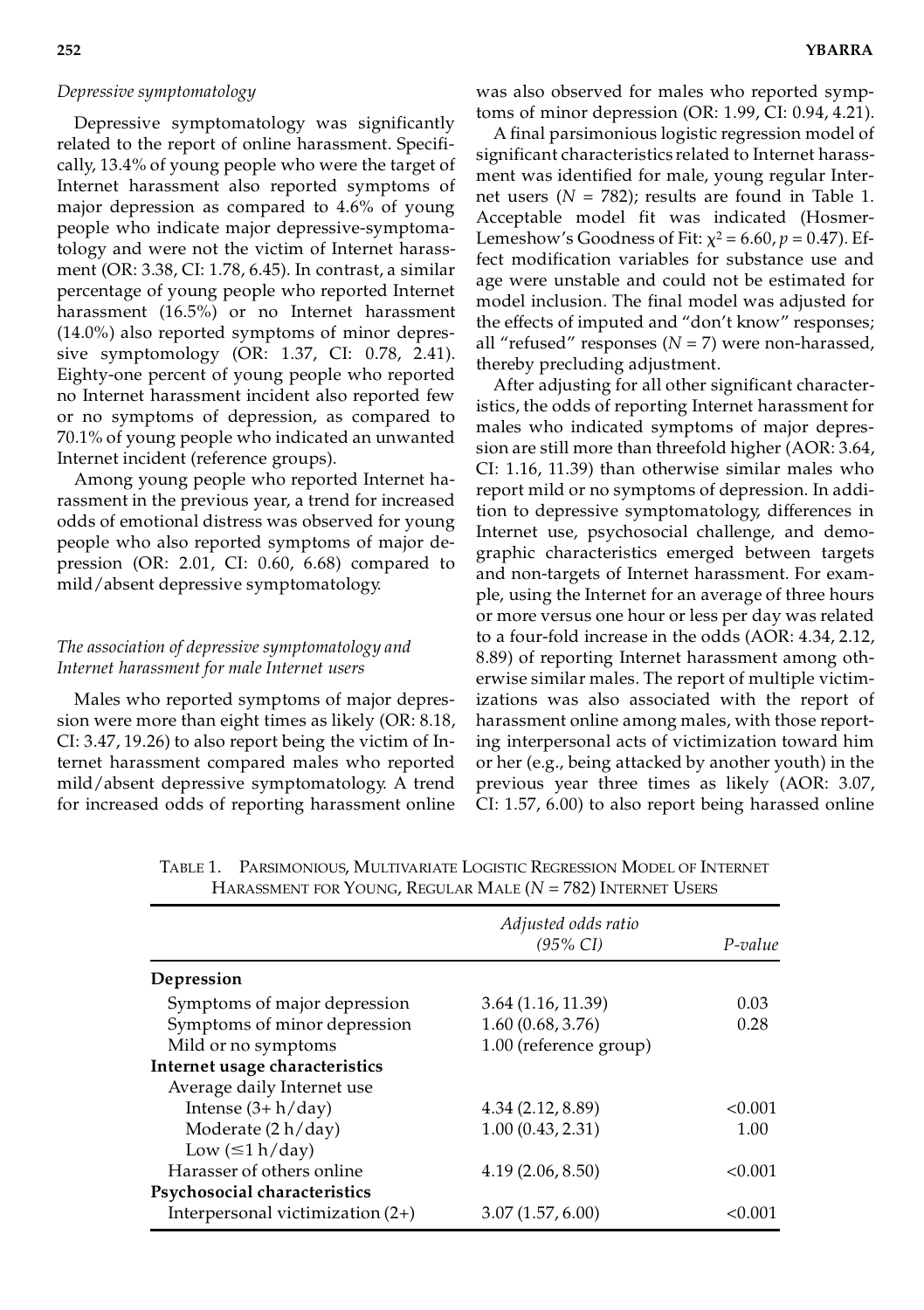compared to males who reported fewer events, adjusting for additionally significant characteristics.

# *The association of depressive symptomatology and Internet harassment for female Internet users*

A logistic regression model of depressive symptomatology and additional characteristics significantly related to the report of Internet harassment for females  $(N = 707)$  is found in Table 2. Goodness of fit testing indicated acceptable fit (Hosmer-Lemeshow's Goodness of Fit  $\chi^2$  = 4.24,  $p$  = 0.84). Effective modification terms for substance use were too unstable to estimate and were dropped from the model building procedure; terms for age were tested but not retained in the final model. Estimates in the final model were adjusted for the effects of "don't know" and imputed responses; "all refused" responses ( $N = 5$ ) were non-harassed cases.

Self-reported depressive symptomatology was not significantly related to the report of Internet harassment for females (major depressive symptoms: OR: 1.32, CI: 0.45, 3.87; minor depressive symptoms: OR: 0.90, CI: 0.37, 2.19). After adjusting for other significant characteristics, depressive symptomatology continued to be non-significantly related to unwanted Internet harassment for young

female Internet users (AOR: 0.90, CI: 0.27, 3.04; see Table 2). Beyond the report of depressive symptomatology however, many Internet use characteristics were influential in estimating the odds of Internet harassment. For example, females who reported using the Internet for three hours or more a day were 3.5 times as likely (AOR: 3.67, CI: 1.53, 8.81), and those who use the Internet for two hours a day are twice as likely (AOR: 2.34, CI: 1.16, 4.73) to indicate harassment online compared to otherwise similar females who used the Internet for one hour or less a day. Using the Internet most frequently for Instant Messaging (AOR: 2.92, CI: 1.19, 7.79) or E-mail (AOR: 2.75, CI: 1.20, 6.26) were additionally related to an increased likelihood of reporting Internet harassment after adjusting for all other characteristics. Further, otherwise similar females who reported harassing others online were almost three times as likely (AOR: 2.82, CI: 1.43, 5.53) to also report harassment online compared to females who did not act out towards others online. The household Internet service provider (ISP) was also associated with Internet harassment; compared to those with America Online, young people in households with any other ISP were 65% less likely (AOR: 0.36, CI: 0.17, 0.75), and those whose care-

giver did not know or refused to disclose the ISP

*Adjusted odds ratio (95% CI) P-value* **Depressive symptoms** Symptoms of major depression 0.90 (0.27, 3.04) 0.87 Symptoms of minor depression 0.88 (0.34, 2.31) 0.80 Mild or no symptoms 1.00 (reference) **Internet usage characteristics** Average daily Internet use Intense  $(3 + h/day)$  3.67  $(1.53, 8.81)$  <0.01 Moderate (2 h/day) 2.34 (1.16, 4.73) 0.02 Low  $(\leq 1 \text{ h/day})$  1.00 (reference) Most frequent Internet activity Instant Messaging 2.92 (1.10, 7.79) 0.03 E-mail 2.75 (1.20, 6.26) 0.02 Chat room 1.68 (0.51, 5.50) 0.39 Other 1.00 (reference) Harasser of others online 2.82 (1.43, 5.53) <0.01 Internet service provider Don't know  $0.31 (0.13, 0.74)$  <0.01 Other 0.36 (0.17, 0.75) <0.01 America On Line 1.00 (reference)

TABLE 2. PARSIMONIOUS, MULTIVARIATE LOGISTIC REGRESSION MODEL OF INTERNET HARASSMENT FOR YOUNG, REGULAR FEMALE (*N* = 707) INTERNET USERS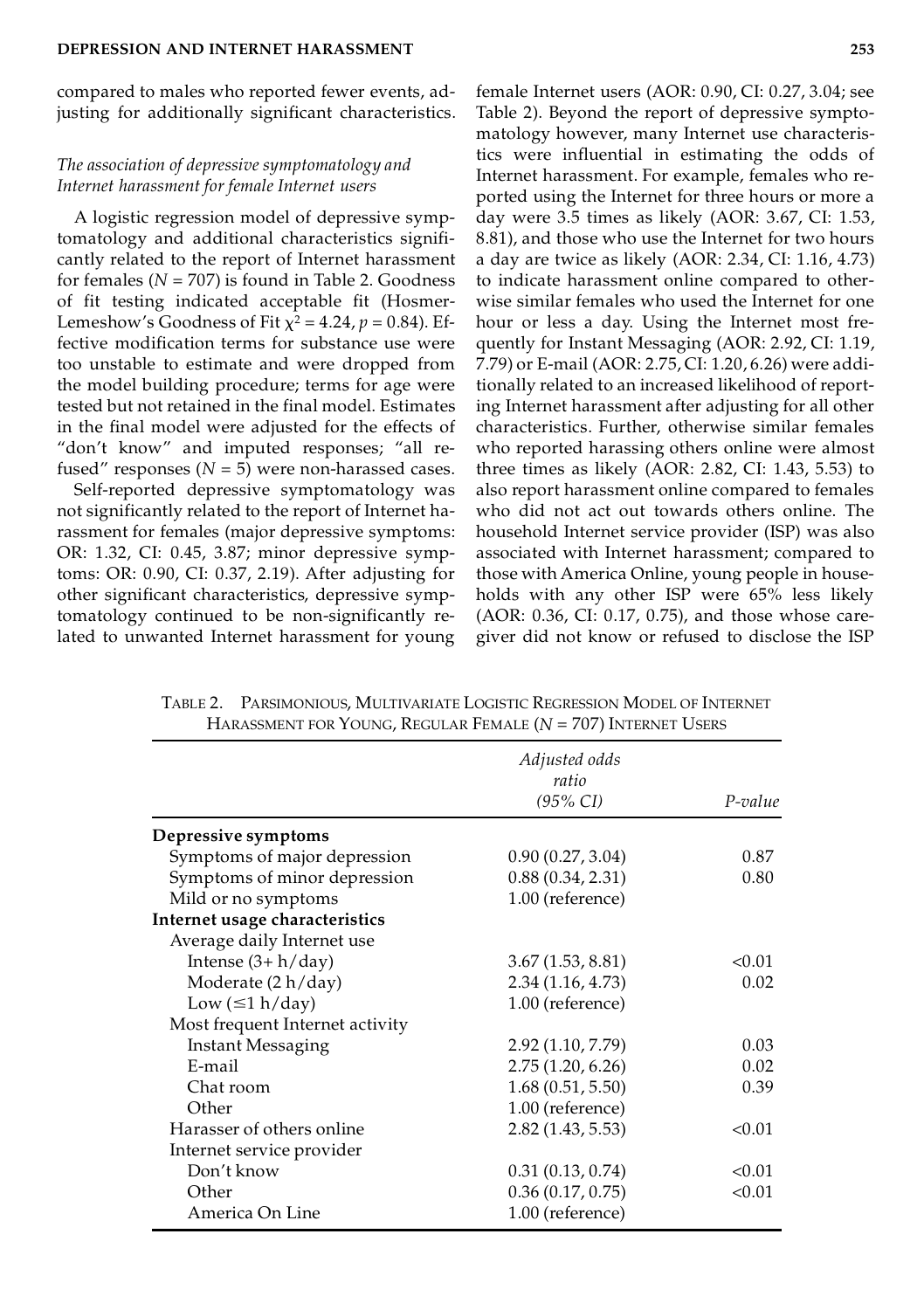were 70% less likely (AOR: 0.31, CI: 0.13, 0.74) to also report harassment online after adjusting for other significant factors.

# **DISCUSSION**

More than one in 20 (6.5%, N=97) young Internet users have been the targets of Internet harassment in the previous year. This prevalence rate is lower than that of in-person bullying, which reportedly affects 10–20% of young people.17,18,21 Results indicate however, that three times as many young people who report being harassed also indicate major depressive-like symptomatology compared to nontargets. Further, 30% of targeted young people report feeling very or extremely upset by the online incident.<sup>22</sup> Internet harassment is a significant public mental health issue indeed.

#### *Differences in male versus female victims*

Subsequent analyses reveal that males who report major depressive-like symptomatology are more than eight times as likely to indicate Internet harassment. Even more intriguing, this association fails to be accounted for by underlying variations in Internet use. Thus, it is not that males with depression are simply more likely to spend more time online and therefore more time at risk. When exposure time online is held constant, depressive symptomatology continues to play a major explanatory role in the odds of reported Internet harassment. This is in direct contrast to females, for whom differences in Internet usage play the largest role in explaining the report of harassment online. It is unclear why depressive symptomatology is an important factor in the odds of being the target of Internet harassment for males, but not for females, especially because overall, males and females are equally likely to report Internet harassment.<sup>22</sup> It is possible that being the target of Internet harassment is part of a larger pattern of psychosocial challenge for males; although additional psychosocial characteristics are unrelated to Internet harassment for females, multiple interpersonal victimizations are associated with an increased likelihood of being a target among otherwise similar males. This is clearly an important question for future research.

# *Perception versus reality*

Young people with depressive symptoms may be more likely to report Internet harassment because

they are more likely to *perceive* a situation as threatening compared to young people without symptoms of depression. The lack of social cues that can be conveyed on the Internet (e.g., volume and pitch of voice) places a burden on the user to interpret incoming social stimuli without information otherwise received during in-person communications.<sup>6</sup> One's current emotional state and ability to navigate unclear social interaction becomes that much more important; and for young people with depressive symptomatology, their state of mind and generally poorer social skills may "skew" the interpretation negatively. Whether or not an independent observer would agree with the young person's perception of harassment is not however, the main issue. It is instead the young person's perception that he or she is exposed to harassment that places him or her at risk for subsequent emotional distress. This point may be especially noteworthy for young people with depressive symptomatology because negative life experiences have been shown to contribute to a subsequent major depressive onset in some cases.<sup>7</sup> Indeed, a higher percentage of youth with depressive symptomatology are negatively affected by the experience; 54% of young people with symptoms of major depression reported emotional distress following the Internet harassment compared to 35% of young people with few or no symptoms of depression.

# *Interplay of aggression*

Findings indicate that targeting others for harassment online is associated with being the target of Internet harassment for both males and females, even after adjusting for all other characteristics. This suggests there may be a group of young people online who are actively engaging each other in aggressive interactions. Thus, not all youth that report Internet harassment are helpless victims. They are both acting out toward others as well as being the target of aggressive acts from others. Future research should focus on this group and understand the personal characteristics as well as group dynamics fueling this behavior. Further, understanding the similarities and differences between youth who act aggressively online versus offline could be an important aspect to understanding delinquent behavior of the future.

# *Limitations*

This study adds an important first step in understanding the links between mental health chal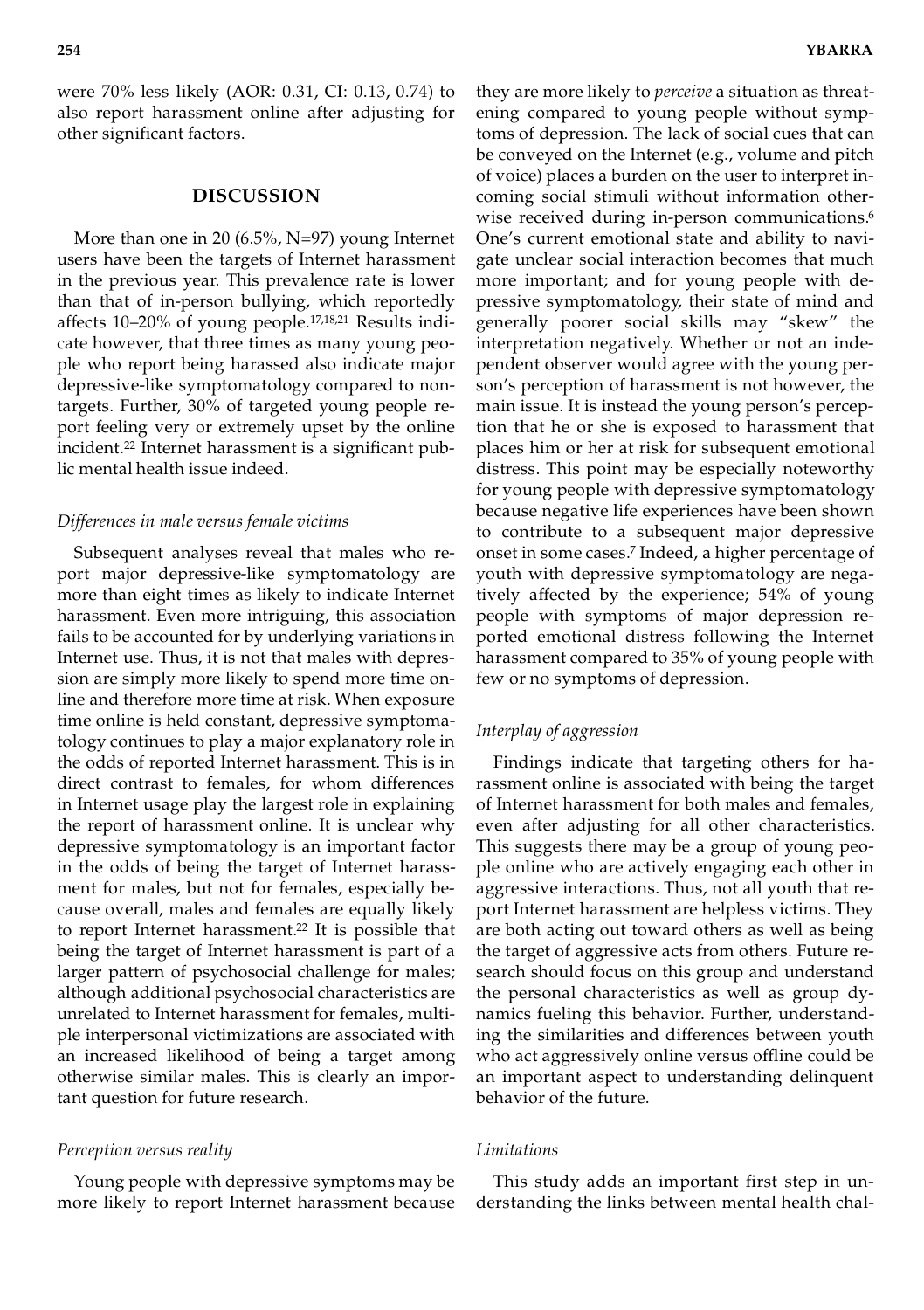lenges and Internet experiences for young people. It has several limitations. The current measure of depressive symptomatology is statistically robust, with strong inter-correlations between symptoms, and is closely mapped to the DSM-IV definition of major depression. It is not however, a measure of "caseness" of major depression and therefore does not necessarily extend to all young people with major depression. In addition, the cross-sectional nature of the data precludes temporal inferences. It therefore cannot be determined whether young people first experienced depressive symptoms and then were harassed, or alternatively were harassed and experienced depressive symptoms as a result. As with all telephone surveys, households without telephones were excluded from the current sample population. Frequent users who use the Internet exclusively at school, the library, or other location outside of the home may have been undercounted because persons without a home phone were excluded from the sampling frame. Given the large number of Internet households however, the influence these regular Internet using young people would have in final analyses is probably minimal. The survey did not include non-English speaking respondents; it would be interesting to explore in future surveys how these results extend to young people of non-English speaking households.

#### *Implications*

Despite limitations, the current study adds multiple important implications to the literature. With the rapid growth of Internet use among young people,<sup>1</sup> the number of children and adolescents with mental health challenges navigating the Internet will increase as well. Given the indication that young males who report depressive symptomatology are also more likely to be the target of Internet harassment, even after adjusting for underlying characteristics, mental health and other healthcare providers serving young people must educate themselves about Internet-related issues. Treatment must necessarily be a partnership between the youth and the service provider, a scenario much more likely to be effective if the provider is well-versed in experiences young people are likely facing.

# **CONCLUSION**

The Internet is a pervasive mode of peer interaction in the lives of young people today. The link-

ages between mental health and experiences online must therefore be foremost in the minds of child public health researchers and providers. More than one in 20 young people report being the target of Internet harassment in the previous year. Results suggest that youth who indicate symptoms of major depression are more than three times as likely than youth with milder symptomatology to report such an incident. Given the significant morbidity associated with youth depressive symptomatology,<sup>39</sup> its association with Internet harassment is a significant public health and mental health issue worthy of future research.

# **ACKNOWLEDGMENTS**

This research was supported in part by two grants from the Centers for Disease Control and Prevention Research Centers Grant 448/CC4309674 and R49/CCR318627. I thank Dr. Philip Leaf for his mentorship and guidance in drafting this manuscript. Thank you also to Dr. David Finkelhor and colleagues at the University of New Hampshire Crimes Against Children Research Center for the use of the Youth Internet Safety Survey data.

# **REFERENCES**

- 1. UCLA Center for Communication Policy. (2003). *UCLA internet report—year three.* UCLA Center for Communication Policy.
- 2. National Public Radio, Kaiser Family Foundation, & Kennedy School of Government. (2000). *National sur vey of American adults on technology and National sur vey of American kids on technology*.
- 3. Sanders, C.E., Field, T.M., Diego, M., et al. (2000). The relationship of Internet use to depression and social isolation among adolescents. *Adolescence* 35:237–242.
- 4. Gross, E.F., Juvonen, J., & Gable, S.L. (2002). Internet use and well-being in adolescence. *Journal of Social Issues* 58:75–90.
- 5. Kraut, R., Kiesler, S., Boneva, B., et al. (2002). Internet paradox revisited. *Journal of Social Issues* 58:49–74.
- 6. McKenna, K.Y.A., & Bargh, J.A. (2000). Plan 9 from cyberspace: the implications for personality and so cial psychology. *Personality and Social Psychology Review* 4:57–75.
- 7. Kazdin, A.E., & Marciano, P.L. (1998). Childhood and adolescent depression. In: *Treatment of Childhood Disorders*, 2nd ed. New York: Guilford Press.
- 8. Olweus, D. (1994). Annotation: bullying at school: basic facts and effects of a school based intervention program. *Journal of Child Psychology and Psychiatry* 55:1171–1190.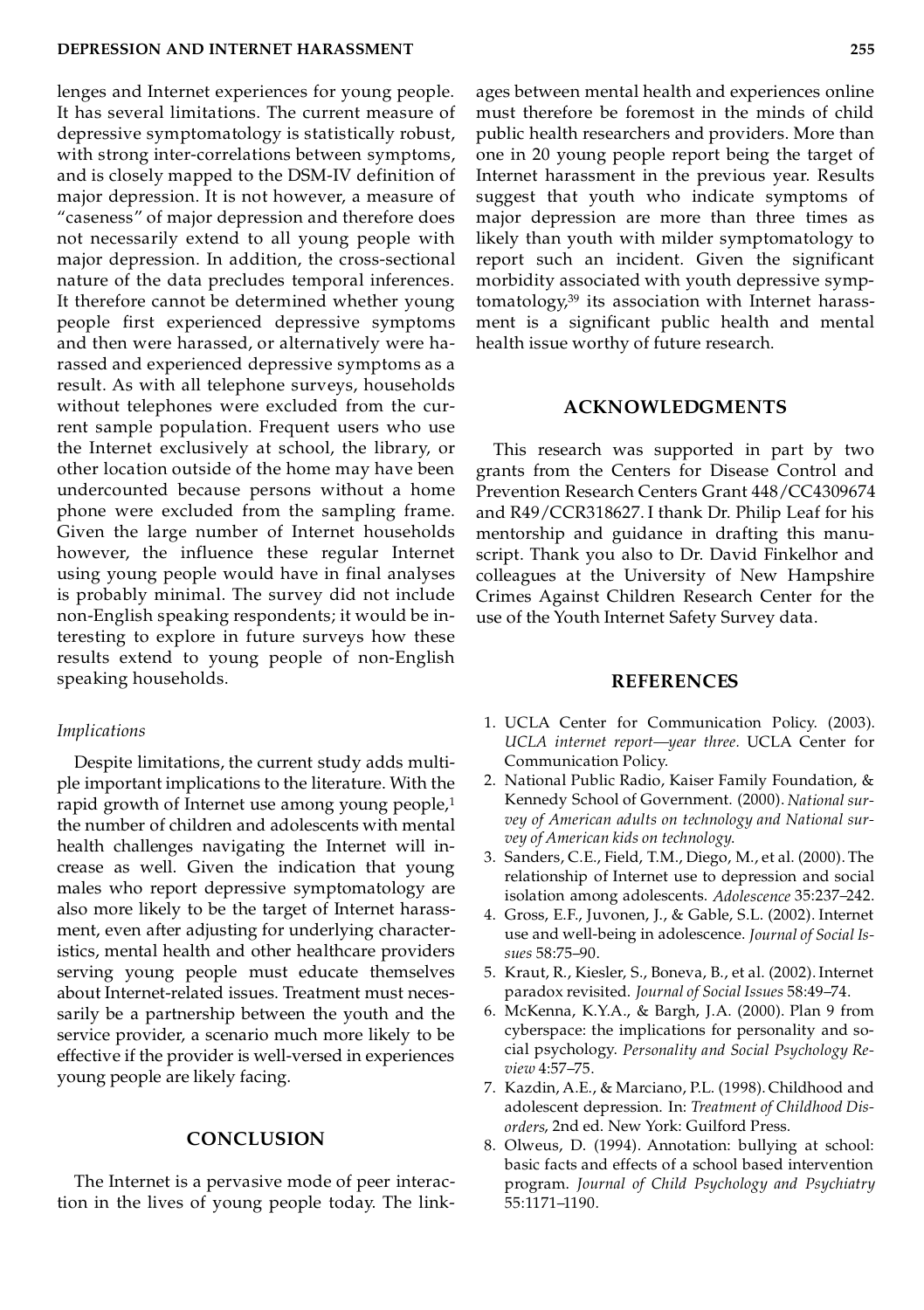- 9. Haynie, D. L., Nansel, T., Eitel, P., et al. (2001). Bullies, victims, and bully/victims: distinct groups of atrisk young people. *Journal of Early Adolescence* 21:29–49.
- 10. Kaltiala-Heino, R., Rimpela, M., Rantanen, P., et al. (2000). Bullying at school—an indicator of adolescents at risk for mental disorders. *Journal of Adolescence* 23:661–674.
- 11. Kaltiala-Heino, R., Rimpela, M., Martunen, M., et al. (1999). Bullying, depression, and suicidal ideation in Finnish adolescents: school survey. *British Medical Journal* 319:348–351.
- 12. Kumpulainen, K., & Rasanen, E. (2000). Children involved in bullying at elementary school age: their psychiatric symptoms and deviance in adolescence. *Child Abuse & Neglect* 24:1567–1577.
- 13. Rigby, K. (1999). Peer victimization at school and the health of secondary school students. *British Journal of Educational Psychology* 69:95–104.
- 14. Hugh-Jones, S., & Smith, P.K. (1999). Self-reports of short- and long-term effects of bullying on children who stammer. *British Journal of Educational Psychology* 69:141–158.
- 15. Golding, J.M., & Lipton, R.I. (1990). Depressed mood and major depressive disorder in two ethnic groups. *Journal of Psychiatric Research* 24:65–82.
- 16. Schraedley, P.K., Gotlib, I.H., & Hayward, C. (1999). Gender differences in correlates of depressive symptoms in adolescents. *Joiurnal of Adolescent Health* 25:98–108.
- 17. Boulton, M.J., & Underwood, K. (1992). Bully/victim problems among middle school children. *British Journal of Educational Psychology* 62:73–87.
- 18. Slee, P.T., & Rigby, K. (1993). Australian school children's self appraisal of interpersonal relations: the bullying experience. *Child Psychiatry and Human Development* 23:273–282.
- 19. Lewinsohn, P.M., Hops, H., Roberts, R.E., et al. (1993). Adolescent psychopathology: I. Prevalence and incidence of depression and other DSM-III-R disorders in high school students. *Journal of Abnormal Psychology* 102:133–144.
- 20. Lewinsohn, P.M., Rohde, P., & Seeley, J.R. (1998). Major depressive disorder in older adolescents: prevalence, risk factors, and clinical implications. *Clinical Psychology Review* 18:765–794.
- 21. Nansel, T., Overpeck, M., Pilla, R.S., et al. (2001). Bullying behaviors among US young people: prevalence and association with psychosocial adjustment. *Journal of the American Medical Association* 285:2094–2100.
- 22. Finkelhor, D., Mitchell, K., & Wolak, J. (2000). *Online victimization: a report on the nation's young people.* National Center for Missing & Exploited Children.
- 23. Simonoff, E., Pickles, A., Meyer, J.M., et al. (1997). The Virginia Twin Study of Adolescent Behavior and Development. Influences of age, sex, and impairment on rates of disorder. *Archives in General Psychiatry* 54:801–808.
- 24. Hammer, H., Finkelhor, D., & Sedlak, A.J. (2002). *NISMART-2 Household Survey Methodology Technical Report.* Washington, DC: U.S. Department of Justice, Office of Justice Programs, Office of Juvenile Justice and Delinquency Prevention.
- 25. US Census Bureau. (2000). United States census 2000 [On-line]. Available: www.census.gov/main/www/ cen2000.html.
- 26. UCLA Center for Communication Policy. (2001). *The UCLA internet report 2001—surveying the digital future*. UCLA Center for Communication Policy.
- 27. American Psychiatric Association. (1994). *Diagnostic and statistical manual of mental disorders,* 4th ed. Washington, DC: American Psychiatric Association.
- 28. Cantwell, D.P., Lewinsohn, P.M., Rohde, P., et al. (1997). Correspondence between adolescent report and parent report of psychiatric diagnostic data. *Journal of the American Academy of Child and Adolescent Psychiatry* 36:610–619.
- 29. Weissman, M.M., Gammon, G.D., John, K., et al. (1987). Children of depressed parents: increased psychopathology and early onset of major depression. *Archives in General Psychiatry* 44:847–853.
- 30. Cohen, L.H., Burt, C.E., & Bjork, J.P. (1987). Life stress and adjustment: effects of life events experienced by young adolescents and their parents. *Developmental Psychology* 23:583–592.
- 31. Compas, B., Orosan, P.G., & Grant, K. (1993). Adolescent stress and coping: implications for psychopathology during adolescence. *Journal of Adolescence* 16:331–349.
- 32. StataCorp. (1999). *Stata statistical software* (release 6.0 ed.). College Station, TX: Stata Corporation.
- 33. Muthen, L.K., & Muthen, B.O. (1998). *MPlus User's Guide.* Los Angeles: Muthen & Muthen.
- 34. Silberg, J., Pickles, A., Rutter, M., et al. (1999). The influence of genetic factors and life stress on depression among adolescent girls. *Archives in General Psychiatry* 56:225–232.
- 35. Carlson, G.A., & Kashani, J.H. (1988). Phenomenology of major depression from childhood through adulthood: analysis of three studies. *American Journal of Psychiatry* 145:1222–1225.
- 36. Fleming, J.E., & Offord, D.R. (1990). Epidemiology of childhood depressive disorders: a critical review. *Journal of the American Academy of Child and Adolescent Psychiatry* 29:571–580.
- 37. Kaplan, S.L., Hong, G.K., & Weinhold, C. (1984). Epidemiology of depressive symptomatology in adolescents. *Journal of the American Academy of Child and Adolescent Psychiatry* 23:91–98.
- 38. Anderson, J.C., Williams, S., McGee, R., et al. (1987). DSM-III disorders in preadolescent children: prevalence in a large sample from the general population. *Archives in General Psychiatry* 44: 69–76.
- 39. US Department of Health and Human Services. (1999). *Mental Health: A Report of the Surgeon General* Rockville, MD: US Department of Health and